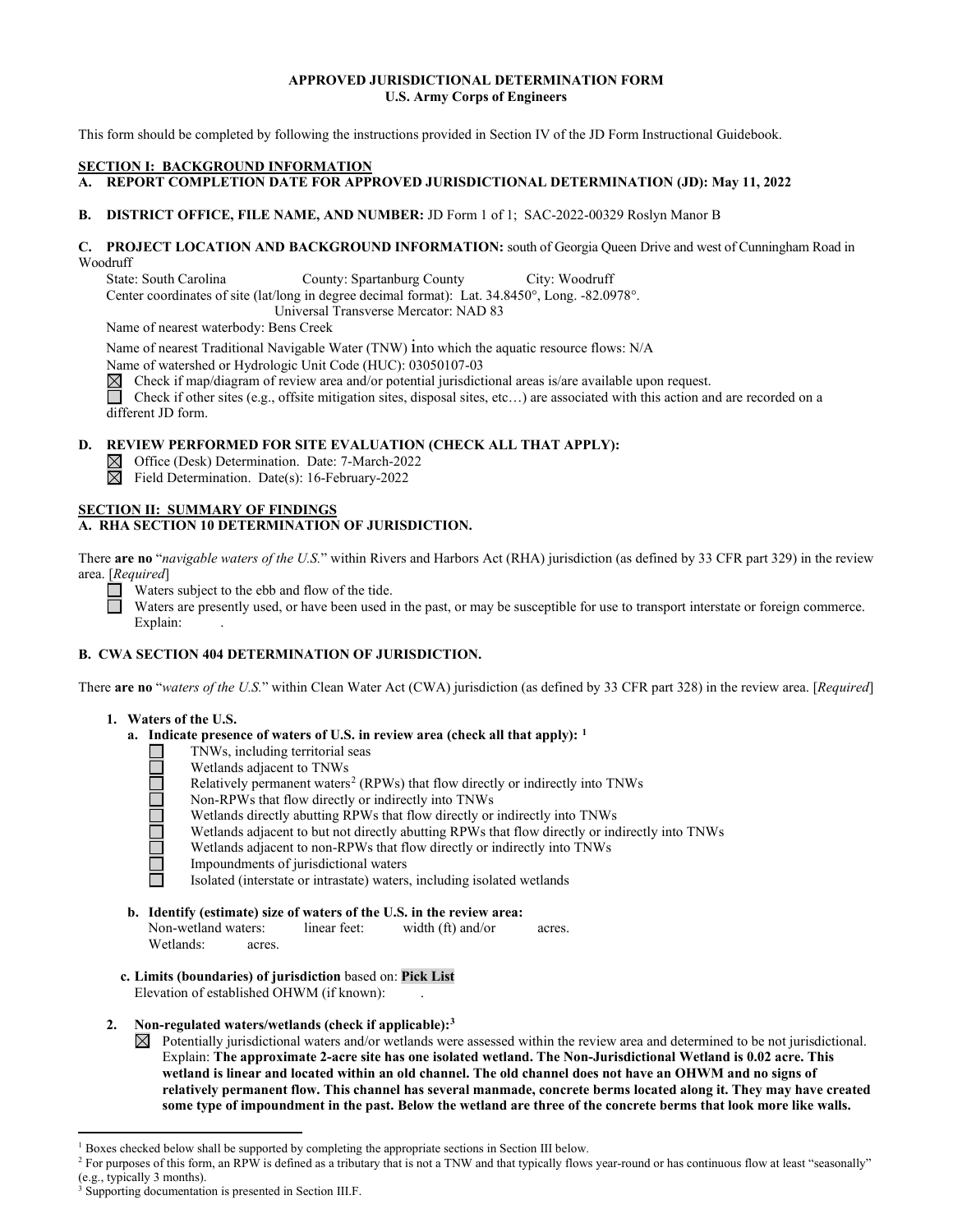**There is a drainage pattern through the vegetation leaving the wetland that appears to have the possibility of going over the first concrete berm. There is another drainage pattern between the first berm and second berm, but it is not as pronounced. Between the second berm and third berm there is no swale, drainage, or signs of overland flow. Below the third berm is a water of the U.S., but it is outside the project area. It appears the wetland was created on an old drainage as a result of the manmade, concrete berms/walls. While there is a drainage pattern leaving the wetland and appears to go over two of the berms, the drainage does not continue over the third berm and does not provide an unbroken hydrologic connection to downstream waters. There are no other signs of connections or flow from the wetland to a water of the U.S.**

 **There are no signs of jurisdictional drainage features, shallow subsurface flow, or overland flow from the nonjurisdictional wetland to any other waters on-site or off-site. The non-jurisdictional wetland shows no evidence of biological, chemical, or physical connectivity to waters of the U.S. There is also no apparent connection to interstate or foreign commerce. This office has determined that the wetland is isolated from waters of the U.S. and is not within jurisdiction of the Clean Water Act**.

### **SECTION III: CWA ANALYSIS**

#### **A. TNWs AND WETLANDS ADJACENT TO TNWs**

**The agencies will assert jurisdiction over TNWs and wetlands adjacent to TNWs. If the aquatic resource is a TNW, complete Section III.A.1 and Section III.D.1. only; if the aquatic resource is a wetland adjacent to a TNW, complete Sections III.A.1 and 2 and Section III.D.1.; otherwise, see Section III.B below**.

 **1. TNW** 

Identify TNW: .

Summarize rationale supporting determination: .

 **2. Wetland adjacent to TNW** 

Summarize rationale supporting conclusion that wetland is "adjacent":

# **B. CHARACTERISTICS OF TRIBUTARY (THAT IS NOT A TNW) AND ITS ADJACENT WETLANDS (IF ANY):**

 **This section summarizes information regarding characteristics of the tributary and its adjacent wetlands, if any, and it helps determine whether or not the standards for jurisdiction established under Rapanos have been met.** 

 **The agencies will assert jurisdiction over non-navigable tributaries of TNWs where the tributaries are "relatively permanent waters" (RPWs), i.e. tributaries that typically flow year-round or have continuous flow at least seasonally (e.g., typically 3 months). A wetland that directly abuts an RPW is also jurisdictional. If the aquatic resource is not a TNW, but has year-round (perennial) flow, skip to Section III.D.2. If the aquatic resource is a wetland directly abutting a tributary with perennial flow, skip to Section III.D.4.** 

**A wetland that is adjacent to but that does not directly abut an RPW requires a significant nexus evaluation. Corps districts and EPA regions will include in the record any available information that documents the existence of a significant nexus between a relatively permanent tributary that is not perennial (and its adjacent wetlands if any) and a traditional navigable water, even though a significant nexus finding is not required as a matter of law.** 

**If the waterbody[4](#page-1-0) is not an RPW, or a wetland directly abutting an RPW, a JD will require additional data to determine if the waterbody has a significant nexus with a TNW. If the tributary has adjacent wetlands, the significant nexus evaluation must consider the tributary in combination with all of its adjacent wetlands. This significant nexus evaluation that combines, for analytical purposes, the tributary and all of its adjacent wetlands is used whether the review area identified in the JD request is the tributary, or its adjacent wetlands, or both. If the JD covers a tributary with adjacent wetlands, complete Section III.B.1 for the tributary, Section III.B.2 for any onsite wetlands, and Section III.B.3 for all wetlands adjacent to that tributary, both onsite and offsite. The determination whether a significant nexus exists is determined in Section III.C below.** 

- **1. Characteristics of non-TNWs that flow directly or indirectly into TNW**
	- **(i) General Area Conditions:** Watershed size: **Pick List** Drainage area: **Pick List** Average annual rainfall: inches<br>Average annual snowfall: inches Average annual snowfall:

<span id="page-1-0"></span><sup>4</sup> Note that the Instructional Guidebook contains additional information regarding swales, ditches, washes, and erosional features generally and in the arid **West**.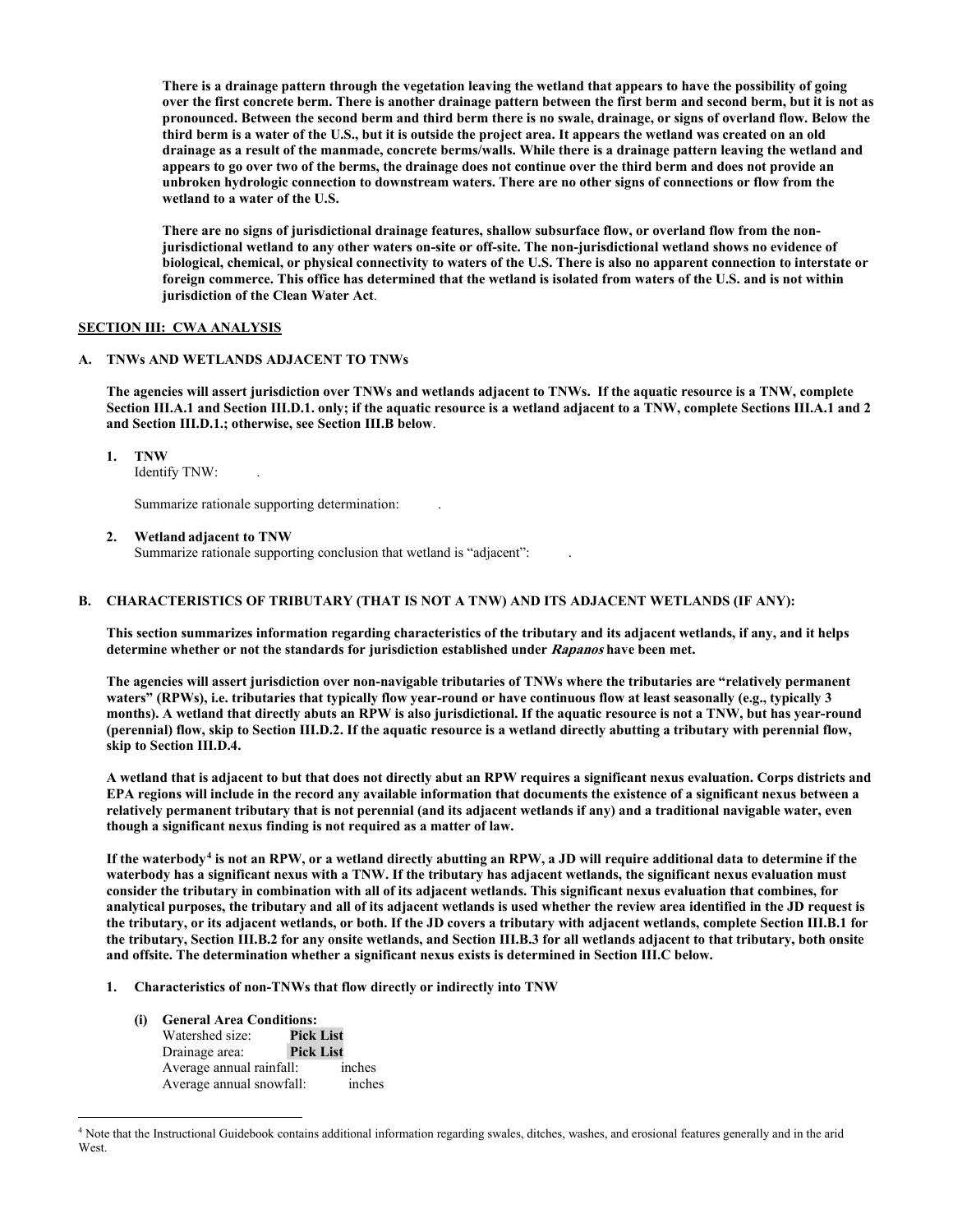|  | (ii) Physical Characteristics: |  |
|--|--------------------------------|--|
|--|--------------------------------|--|

|  | (ii) Physical Characteristics:<br>(a) Relationship with TNW:<br>$\Box$ Tributary flows directly into TNW.<br>$\Box$ Tributary flows through Pick List tributaries before entering TNW.                                                                                                                                                                                                                                                                                                                                                                                              |  |  |
|--|-------------------------------------------------------------------------------------------------------------------------------------------------------------------------------------------------------------------------------------------------------------------------------------------------------------------------------------------------------------------------------------------------------------------------------------------------------------------------------------------------------------------------------------------------------------------------------------|--|--|
|  | Project waters are Pick List river miles from TNW.<br>Project waters are Pick List river miles from RPW.<br>Project waters are Pick List aerial (straight) miles from TNW.<br>Project waters are Pick List aerial (straight) miles from RPW.<br>Project waters cross or serve as state boundaries. Explain:                                                                                                                                                                                                                                                                         |  |  |
|  | Identify flow route to $TNW5$ :<br>Tributary stream order, if known:                                                                                                                                                                                                                                                                                                                                                                                                                                                                                                                |  |  |
|  | (b) General Tributary Characteristics (check all that apply):<br>Tributary is:<br>Natural<br>Artificial (man-made). Explain:<br>Manipulated (man-altered). Explain:                                                                                                                                                                                                                                                                                                                                                                                                                 |  |  |
|  | Tributary properties with respect to top of bank (estimate):<br>Average width:<br>feet<br>Average depth:<br>feet<br>Average side slopes: Pick List.                                                                                                                                                                                                                                                                                                                                                                                                                                 |  |  |
|  | Primary tributary substrate composition (check all that apply):<br>$\Box$ Silts<br>Sands<br>Concrete<br>$\Box$ Cobbles<br>Gravel<br>Muck<br>Vegetation. Type/% cover:<br>  Bedrock<br>□ Other. Explain:                                                                                                                                                                                                                                                                                                                                                                             |  |  |
|  | Tributary condition/stability [e.g., highly eroding, sloughing banks]. Explain:<br>Presence of run/riffle/pool complexes. Explain:<br>Tributary geometry: Pick List<br>$\frac{0}{0}$<br>Tributary gradient (approximate average slope):                                                                                                                                                                                                                                                                                                                                             |  |  |
|  | $(c)$ Flow:<br>Tributary provides for: Pick List<br>Estimate average number of flow events in review area/year: Pick List<br>Describe flow regime:<br>Other information on duration and volume:                                                                                                                                                                                                                                                                                                                                                                                     |  |  |
|  | Surface flow is: Pick List. Characteristics:                                                                                                                                                                                                                                                                                                                                                                                                                                                                                                                                        |  |  |
|  | Subsurface flow: Pick List. Explain findings:<br>$\Box$ Dye (or other) test performed:                                                                                                                                                                                                                                                                                                                                                                                                                                                                                              |  |  |
|  | Tributary has (check all that apply):<br>Bed and banks<br>OHWM <sup>6</sup> (check all indicators that apply):<br>clear, natural line impressed on the bank<br>the presence of litter and debris<br>changes in the character of soil<br>destruction of terrestrial vegetation<br>shelving<br>the presence of wrack line<br>sediment sorting<br>vegetation matted down, bent, or absent<br>leaf litter disturbed or washed away<br>scour<br>sediment deposition<br>multiple observed or predicted flow events<br>water staining<br>abrupt change in plant community<br>other (list): |  |  |

Discontinuous OHWM.<sup>7</sup> Explain: .

<span id="page-2-2"></span><span id="page-2-1"></span><span id="page-2-0"></span><sup>5</sup> Flow route can be described by identifying, e.g., tributary a, which flows through the review area, to flow into tributary b, which then flows into TNW. 6 A natural or man-made discontinuity in the OHWM does not necessarily sever jurisdiction (e.g., where the stream temporarily flows underground, or where the OHWM has been removed by development or agricultural practices). Where there is a break in the OHWM that is unrelated to the waterbody's flow regime (e.g., flow over a rock outcrop or through a culvert), the agencies will look for indicators of flow above and below the break. 7 Ibid.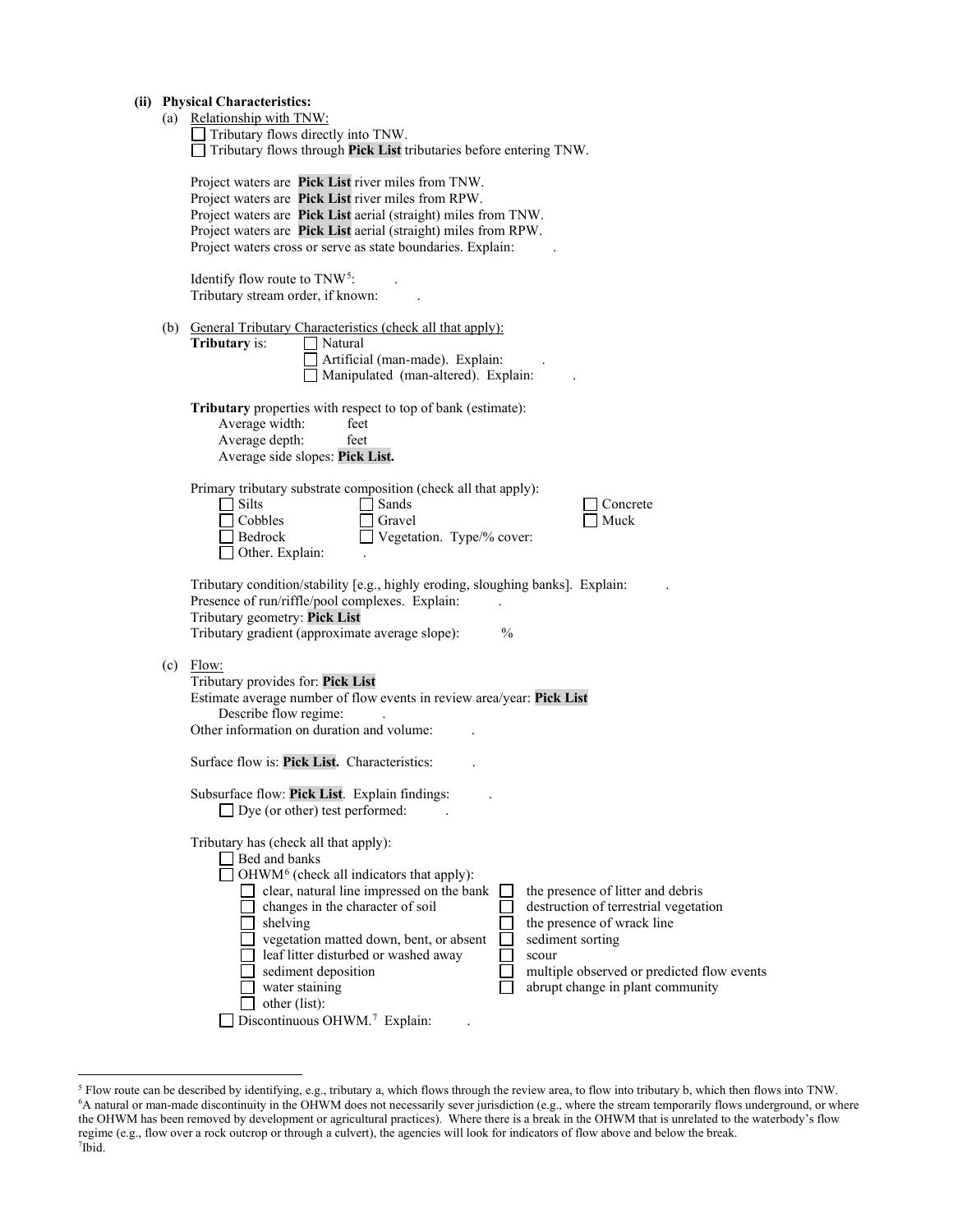If factors other than the OHWM were used to determine lateral extent of CWA jurisdiction (check all that apply):

- **■** High Tide Line indicated by: <br>**■** Mean High Water Mark indicated by:<br><br>**■** survey to available datum;
	- oil or scum line along shore objects  $\Box$  survey to available  $\Box$  fine shell or debris deposits (foreshore)  $\Box$  physical markings;
	- $\Box$  fine shell or debris deposits (foreshore)  $\Box$  physical markings/characteristics  $\Box$  vegetation lines/changes in vegetation types.
	- $\Box$  tidal gauges
	- $\Box$  other (list):

# **(iii) Chemical Characteristics:**

Characterize tributary (e.g., water color is clear, discolored, oily film; water quality; general watershed characteristics, etc.). Explain:

Identify specific pollutants, if known: .

### **(iv) Biological Characteristics. Channel supports (check all that apply):**

- Riparian corridor. Characteristics (type, average width): .
- Wetland fringe. Characteristics:
- $\overline{\Box}$  Habitat for:

Federally Listed species. Explain findings: .

- Fish/spawn areas. Explain findings: .
- Other environmentally-sensitive species. Explain findings: .
- Aquatic/wildlife diversity. Explain findings: .

### **2. Characteristics of wetlands adjacent to non-TNW that flow directly or indirectly into TNW**

### **(i) Physical Characteristics:**

- (a) General Wetland Characteristics: Properties: Wetland size: acres Wetland type. Explain: Wetland quality. Explain: Project wetlands cross or serve as state boundaries. Explain:
- (b) General Flow Relationship with Non-TNW: Flow is: **Pick List**. Explain: .

 Surface flow is**: Pick List**  Characteristics:

 Subsurface flow: **Pick List**. Explain findings: .  $\Box$  Dye (or other) test performed:

#### (c) Wetland Adjacency Determination with Non-TNW:

Directly abutting Not directly abutting

- Discrete wetland hydrologic connection. Explain:
- Ecological connection. Explain:
- $\Box$  Separated by berm/barrier. Explain:

#### (d) Proximity (Relationship) to TNW

Project wetlands are **Pick List** river miles from TNW. Project waters are **Pick List** aerial (straight) miles from TNW. Flow is from: **Pick List.** Estimate approximate location of wetland as within the **Pick List** floodplain.

#### **(ii) Chemical Characteristics:**

Characterize wetland system (e.g., water color is clear, brown, oil film on surface; water quality; general watershed characteristics; etc.). Explain:

Identify specific pollutants, if known: .

# **(iii) Biological Characteristics. Wetland supports (check all that apply):**

- Riparian buffer. Characteristics (type, average width): .
- Vegetation type/percent cover. Explain:
- Habitat for:
	- $\Box$  Federally Listed species. Explain findings:
	- $\Box$  Fish/spawn areas. Explain findings:
	- Other environmentally-sensitive species. Explain findings: .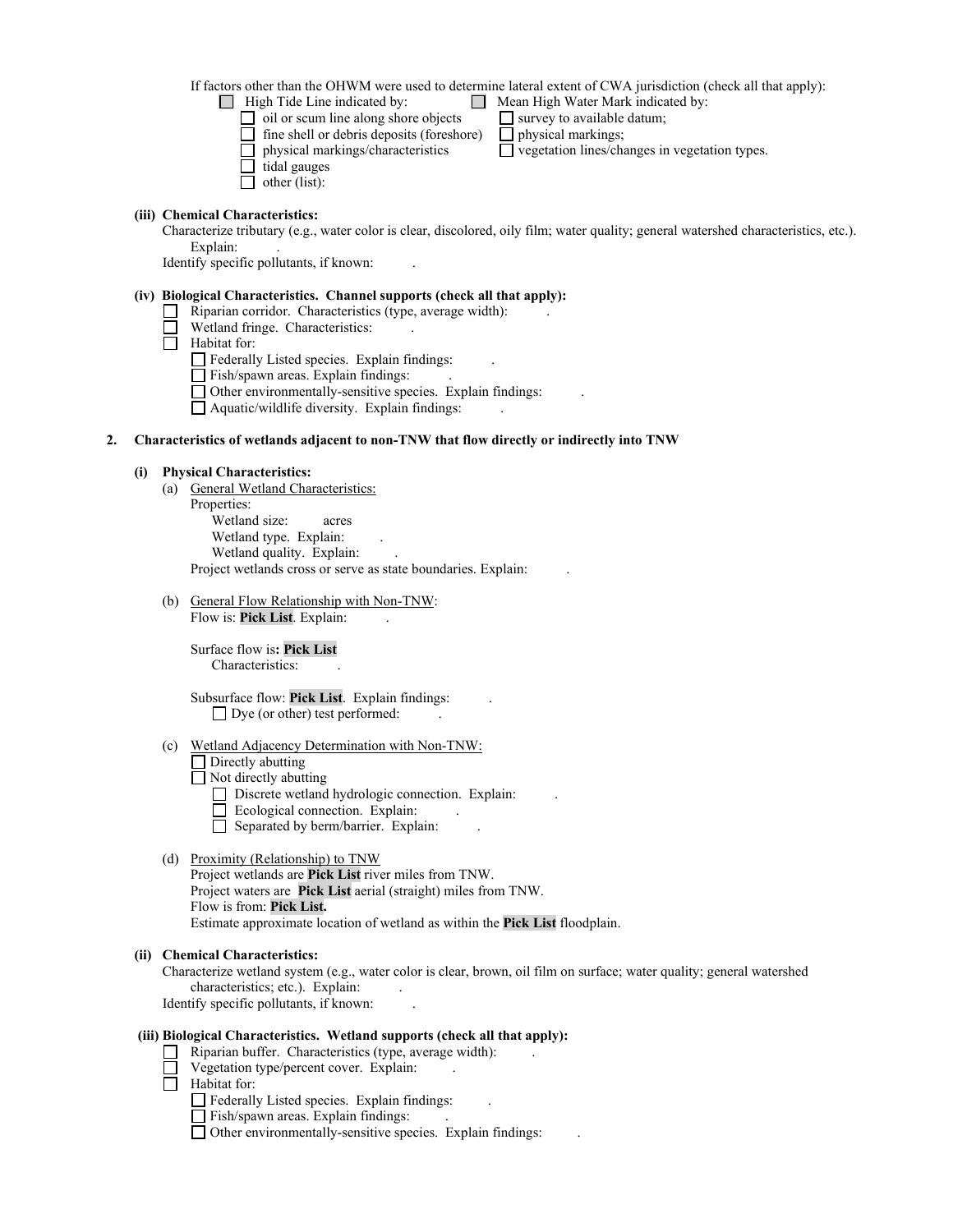$\Box$  Aquatic/wildlife diversity. Explain findings:

### **3. Characteristics of all wetlands adjacent to the tributary (if any)**

All wetland(s) being considered in the cumulative analysis: **Pick List** Approximately () acres in total are being considered in the cumulative analysis.

For each wetland, specify the following:

Directly abuts? (Y/N) Size (in acres) Directly abuts? (Y/N) Size (in acres)

Summarize overall biological, chemical and physical functions being performed: .

# **C. SIGNIFICANT NEXUS DETERMINATION**

**A significant nexus analysis will assess the flow characteristics and functions of the tributary itself and the functions performed by any wetlands adjacent to the tributary to determine if they significantly affect the chemical, physical, and biological integrity of a TNW. For each of the following situations, a significant nexus exists if the tributary, in combination with all of its adjacent wetlands, has more than a speculative or insubstantial effect on the chemical, physical and/or biological integrity of a TNW. Considerations when evaluating significant nexus include, but are not limited to the volume, duration, and frequency of the flow of water in the tributary and its proximity to a TNW, and the functions performed by the tributary and all its adjacent wetlands. It is not appropriate to determine significant nexus based solely on any specific threshold of distance (e.g. between a tributary and its adjacent wetland or between a tributary and the TNW). Similarly, the fact an adjacent wetland lies within or outside of a floodplain is not solely determinative of significant nexus.** 

#### **Draw connections between the features documented and the effects on the TNW, as identified in the** *Rapanos* **Guidance and discussed in the Instructional Guidebook. Factors to consider include, for example:**

- Does the tributary, in combination with its adjacent wetlands (if any), have the capacity to carry pollutants or flood waters to TNWs, or to reduce the amount of pollutants or flood waters reaching a TNW?
- Does the tributary, in combination with its adjacent wetlands (if any), provide habitat and lifecycle support functions for fish and other species, such as feeding, nesting, spawning, or rearing young for species that are present in the TNW?
- Does the tributary, in combination with its adjacent wetlands (if any), have the capacity to transfer nutrients and organic carbon that support downstream foodwebs?
- Does the tributary, in combination with its adjacent wetlands (if any), have other relationships to the physical, chemical, or biological integrity of the TNW?

## **Note: the above list of considerations is not inclusive and other functions observed or known to occur should be documented below:**

- **1. Significant nexus findings for non-RPW that has no adjacent wetlands and flows directly or indirectly into TNWs.** Explain findings of presence or absence of significant nexus below, based on the tributary itself, then go to Section III.D: .
- **2. Significant nexus findings for non-RPW and its adjacent wetlands, where the non-RPW flows directly or indirectly into TNWs.** Explain findings of presence or absence of significant nexus below, based on the tributary in combination with all of its adjacent wetlands, then go to Section III.D: .
- **3. Significant nexus findings for wetlands adjacent to an RPW but that do not directly abut the RPW.** Explain findings of presence or absence of significant nexus below, based on the tributary in combination with all of its adjacent wetlands, then go to Section III.D:

# **D. DETERMINATIONS OF JURISDICTIONAL FINDINGS. THE SUBJECT WATERS/WETLANDS ARE (CHECK ALL THAT APPLY):**

- **1. TNWs and Adjacent Wetlands.** Check all that apply and provide size estimates in review area:  $\Box$  **TNWs:** linear feet width (ft). Or. acres. width (ft), Or, acres.  $\Box$  Wetlands adjacent to TNWs: acres.
- **2. RPWs that flow directly or indirectly into TNWs.** 
	- Tributaries of TNWs where tributaries typically flow year-round are jurisdictional. Provide data and rationale indicating that tributary is perennial: .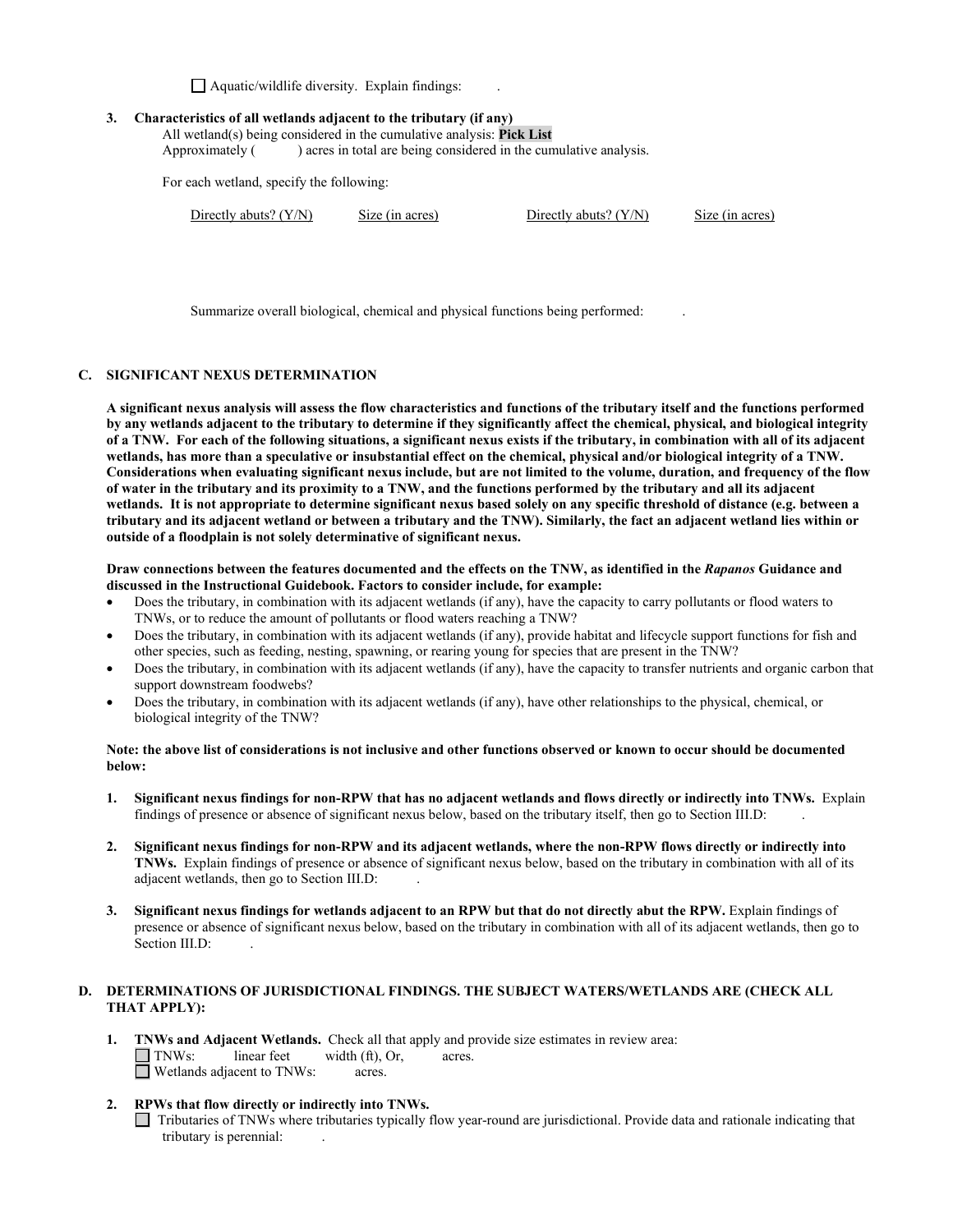| Tributaries of TNW where tributaries have continuous flow "seasonally" (e.g., typically three months each year) are |  |  |  |                                                                                                                                 |  |
|---------------------------------------------------------------------------------------------------------------------|--|--|--|---------------------------------------------------------------------------------------------------------------------------------|--|
|                                                                                                                     |  |  |  | jurisdictional. Data supporting this conclusion is provided at Section III.B. Provide rationale indicating that tributary flows |  |
| seasonally:                                                                                                         |  |  |  |                                                                                                                                 |  |

Provide estimates for jurisdictional waters in the review area (check all that apply):<br>
Tributary waters: linear feet width  $(ft)$ .

□ Tributary waters: linear feet width (ft).<br>□ Other non-wetland waters: acres.

Other non-wetland waters:acres.

Identify type(s) of waters: .

- **3. Non-RPWs[8](#page-5-0) that flow directly or indirectly into TNWs.**
	- Waterbody that is not a TNW or an RPW, but flows directly or indirectly into a TNW, and it has a significant nexus with a TNW is jurisdictional. Data supporting this conclusion is provided at Section III.C.

Provide estimates for jurisdictional waters within the review area (check all that apply):

- Tributary waters:linear feetwidth (ft).
- □ Other non-wetland waters: acres.

Identify type(s) of waters: **.** 

# **4. Wetlands directly abutting an RPW that flow directly or indirectly into TNWs.**

Wetlands directly abut RPW and thus are jurisdictional as adjacent wetlands.

- Wetlands directly abutting an RPW where tributaries typically flow year-round. Provide data and rationale indicating that tributary is perennial in Section III.D.2, above. Provide rationale indicating that wetland is directly abutting an RPW: **.**
- Wetlands directly abutting an RPW where tributaries typically flow "seasonally." Provide data indicating that tributary is seasonal in Section III.B and rationale in Section III.D.2, above. Provide rationale indicating that wetland is directly abutting an RPW: .

Provide acreage estimates for jurisdictional wetlands in the review area:acres.

**5. Wetlands adjacent to but not directly abutting an RPW that flow directly or indirectly into TNWs.** 

 Wetlands that do not directly abut an RPW, but when considered in combination with the tributary to which they are adjacent and with similarly situated adjacent wetlands, have a significant nexus with a TNW are jurisidictional. Data supporting this conclusion is provided at Section III.C.

Provide acreage estimates for jurisdictional wetlands in the review area:acres.

# **6. Wetlands adjacent to non-RPWs that flow directly or indirectly into TNWs.**

Wetlands adjacent to such waters, and have when considered in combination with the tributary to which they are adjacent and with similarly situated adjacent wetlands, have a significant nexus with a TNW are jurisdictional. Data supporting this conclusion is provided at Section III.C.

Provide estimates for jurisdictional wetlands in the review area:acres.

#### **7. Impoundments of jurisdictional waters. [9](#page-5-1)**

- As a general rule, the impoundment of a jurisdictional tributary remains jurisdictional.
- Demonstrate that impoundment was created from "waters of the U.S.," or
- Demonstrate that water meets the criteria for one of the categories presented above (1-6), or
- Demonstrate that water is isolated with a nexus to commerce (see E below).

# **E. ISOLATED [INTERSTATE OR INTRA-STATE] WATERS, INCLUDING ISOLATED WETLANDS, THE USE, DEGRADATION OR DESTRUCTION OF WHICH COULD AFFECT INTERSTATE COMMERCE, INCLUDING ANY SUCH WATERS (CHECK ALL THAT APPLY):[10](#page-5-2)**

which are or could be used by interstate or foreign travelers for recreational or other purposes.

<span id="page-5-0"></span><sup>&</sup>lt;sup>8</sup>See Footnote #3.

<span id="page-5-1"></span> $9$  To complete the analysis refer to the key in Section III.D.6 of the Instructional Guidebook.

<span id="page-5-2"></span>**<sup>10</sup> Prior to asserting or declining CWA jurisdiction based solely on this category, Corps Districts will elevate the action to Corps and EPA HQ for review consistent with the process described in the Corps/EPA** *Memorandum Regarding CWA Act Jurisdiction Following Rapanos.*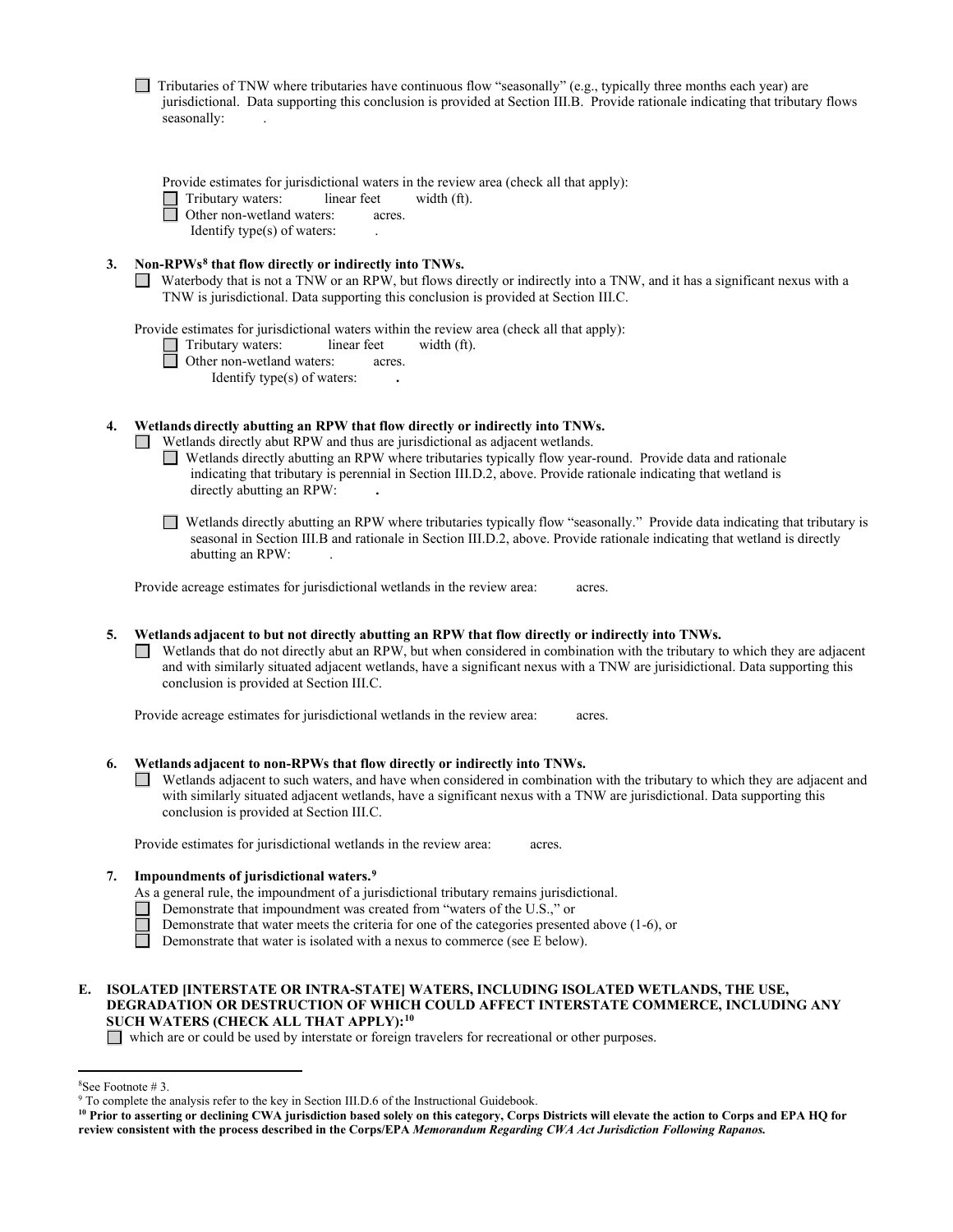|                                                                                                                                                                                                                                                                                                                                                                                                                   | from which fish or shellfish are or could be taken and sold in interstate or foreign commerce.<br>which are or could be used for industrial purposes by industries in interstate commerce.<br>Interstate isolated waters. Explain:                                                                                                                                                                                                                                                                                                                                                                                                                                                                                                       |  |  |  |  |
|-------------------------------------------------------------------------------------------------------------------------------------------------------------------------------------------------------------------------------------------------------------------------------------------------------------------------------------------------------------------------------------------------------------------|------------------------------------------------------------------------------------------------------------------------------------------------------------------------------------------------------------------------------------------------------------------------------------------------------------------------------------------------------------------------------------------------------------------------------------------------------------------------------------------------------------------------------------------------------------------------------------------------------------------------------------------------------------------------------------------------------------------------------------------|--|--|--|--|
|                                                                                                                                                                                                                                                                                                                                                                                                                   | Other factors. Explain:<br>Identify water body and summarize rationale supporting determination:                                                                                                                                                                                                                                                                                                                                                                                                                                                                                                                                                                                                                                         |  |  |  |  |
|                                                                                                                                                                                                                                                                                                                                                                                                                   |                                                                                                                                                                                                                                                                                                                                                                                                                                                                                                                                                                                                                                                                                                                                          |  |  |  |  |
|                                                                                                                                                                                                                                                                                                                                                                                                                   | Provide estimates for jurisdictional waters in the review area (check all that apply):<br>Tributary waters:<br>linear feet<br>width (ft).<br>Other non-wetland waters:<br>acres.<br>Identify type(s) of waters:<br>Wetlands:<br>acres.                                                                                                                                                                                                                                                                                                                                                                                                                                                                                                   |  |  |  |  |
| F.                                                                                                                                                                                                                                                                                                                                                                                                                | NON-JURISDICTIONAL WATERS, INCLUDING WETLANDS (CHECK ALL THAT APPLY):<br>If potential wetlands were assessed within the review area, these areas did not meet the criteria in the 1987 Corps of Engineers<br>Wetland Delineation Manual and/or appropriate Regional Supplements.<br>$\boxtimes$ Review area included isolated waters with no substantial nexus to interstate (or foreign) commerce.<br>Prior to the Jan 2001 Supreme Court decision in "SWANCC," the review area would have been regulated based solely on the<br>$\perp$<br>"Migratory Bird Rule" (MBR).<br>Waters do not meet the "Significant Nexus" standard, where such a finding is required for jurisdiction. Explain:<br>Other: (explain, if not covered above): |  |  |  |  |
|                                                                                                                                                                                                                                                                                                                                                                                                                   | Provide acreage estimates for non-jurisdictional waters in the review area, where the sole potential basis of jurisdiction is the MBR<br>factors (i.e., presence of migratory birds, presence of endangered species, use of water for irrigated agriculture), using best professional<br>judgment (check all that apply):<br>Non-wetland waters (i.e., rivers, streams):<br>linear feet<br>width (ft).<br>Lakes/ponds:<br>acres.                                                                                                                                                                                                                                                                                                         |  |  |  |  |
|                                                                                                                                                                                                                                                                                                                                                                                                                   | Other non-wetland waters:<br>acres. List type of aquatic resource:<br>Wetlands:<br>acres.                                                                                                                                                                                                                                                                                                                                                                                                                                                                                                                                                                                                                                                |  |  |  |  |
|                                                                                                                                                                                                                                                                                                                                                                                                                   | Provide acreage estimates for non-jurisdictional waters in the review area that do not meet the "Significant Nexus" standard, where such<br>a finding is required for jurisdiction (check all that apply):<br>Non-wetland waters (i.e., rivers, streams):<br>linear feet,<br>width (ft).<br>Lakes/ponds:<br>acres.                                                                                                                                                                                                                                                                                                                                                                                                                       |  |  |  |  |
|                                                                                                                                                                                                                                                                                                                                                                                                                   | Other non-wetland waters:<br>acres. List type of aquatic resource:<br>Wetlands:<br>acres.                                                                                                                                                                                                                                                                                                                                                                                                                                                                                                                                                                                                                                                |  |  |  |  |
|                                                                                                                                                                                                                                                                                                                                                                                                                   | <b>SECTION IV: DATA SOURCES.</b>                                                                                                                                                                                                                                                                                                                                                                                                                                                                                                                                                                                                                                                                                                         |  |  |  |  |
|                                                                                                                                                                                                                                                                                                                                                                                                                   | A. SUPPORTING DATA. Data reviewed for JD (check all that apply - checked items shall be included in case file and, where checked<br>and requested, appropriately reference sources below):<br>Maps, plans, plots or plat submitted by or on behalf of the applicant/consultant: EPC.<br>⊠<br>⊠<br>Data sheets prepared/submitted by or on behalf of the applicant/consultant.<br>$\boxtimes$ Office concurs with data sheets/delineation report. This office agrees with the conclusions of the data forms and report                                                                                                                                                                                                                    |  |  |  |  |
|                                                                                                                                                                                                                                                                                                                                                                                                                   | submitted.<br>□ Office does not concur with data sheets/delineation report.                                                                                                                                                                                                                                                                                                                                                                                                                                                                                                                                                                                                                                                              |  |  |  |  |
|                                                                                                                                                                                                                                                                                                                                                                                                                   | Data sheets prepared by the Corps:<br>$\boxtimes$<br>Corps navigable waters' study: 1977 Navigability Study.<br>$\boxtimes$<br>U.S. Geological Survey Hydrologic Atlas: HA 730-G, 1990.<br>USGS NHD data.<br>$\boxtimes$ USGS 8 and 12 digit HUC maps. 03050107 and 030501070305                                                                                                                                                                                                                                                                                                                                                                                                                                                         |  |  |  |  |
| $\boxtimes$<br>U.S. Geological Survey map(s). Cite scale & quad name: 1:24,000 Reidville Quad.<br>$\boxtimes$<br>USDA Natural Resources Conservation Service Soil Survey. Citation: Drawing submitted by agent titled "Water Features<br>Soil/NWI" dated 2/21/2022.<br>National wetlands inventory map(s). Cite name: Drawing submitted by agent titled "Water Features Soil/NWI" dated 2/21/2022.<br>$\boxtimes$ |                                                                                                                                                                                                                                                                                                                                                                                                                                                                                                                                                                                                                                                                                                                                          |  |  |  |  |
|                                                                                                                                                                                                                                                                                                                                                                                                                   | State/Local wetland inventory map(s):<br>FEMA/FIRM maps:<br>100-year Floodplain Elevation is:<br>(National Geodectic Vertical Datum of 1929)<br>$\boxtimes$<br>Photographs: $\boxtimes$ Aerial (Name & Date): Drawing provided by agent titled "Data and Photo Point Locations" dated 2/21/2022,<br>Source: NAIP Spartanburg County 2-17 data.                                                                                                                                                                                                                                                                                                                                                                                           |  |  |  |  |
|                                                                                                                                                                                                                                                                                                                                                                                                                   | or $\boxtimes$ Other (Name & Date): Photos 1-29 of 29 submitted by agent.<br>Previous determination(s). File no. and date of response letter:                                                                                                                                                                                                                                                                                                                                                                                                                                                                                                                                                                                            |  |  |  |  |